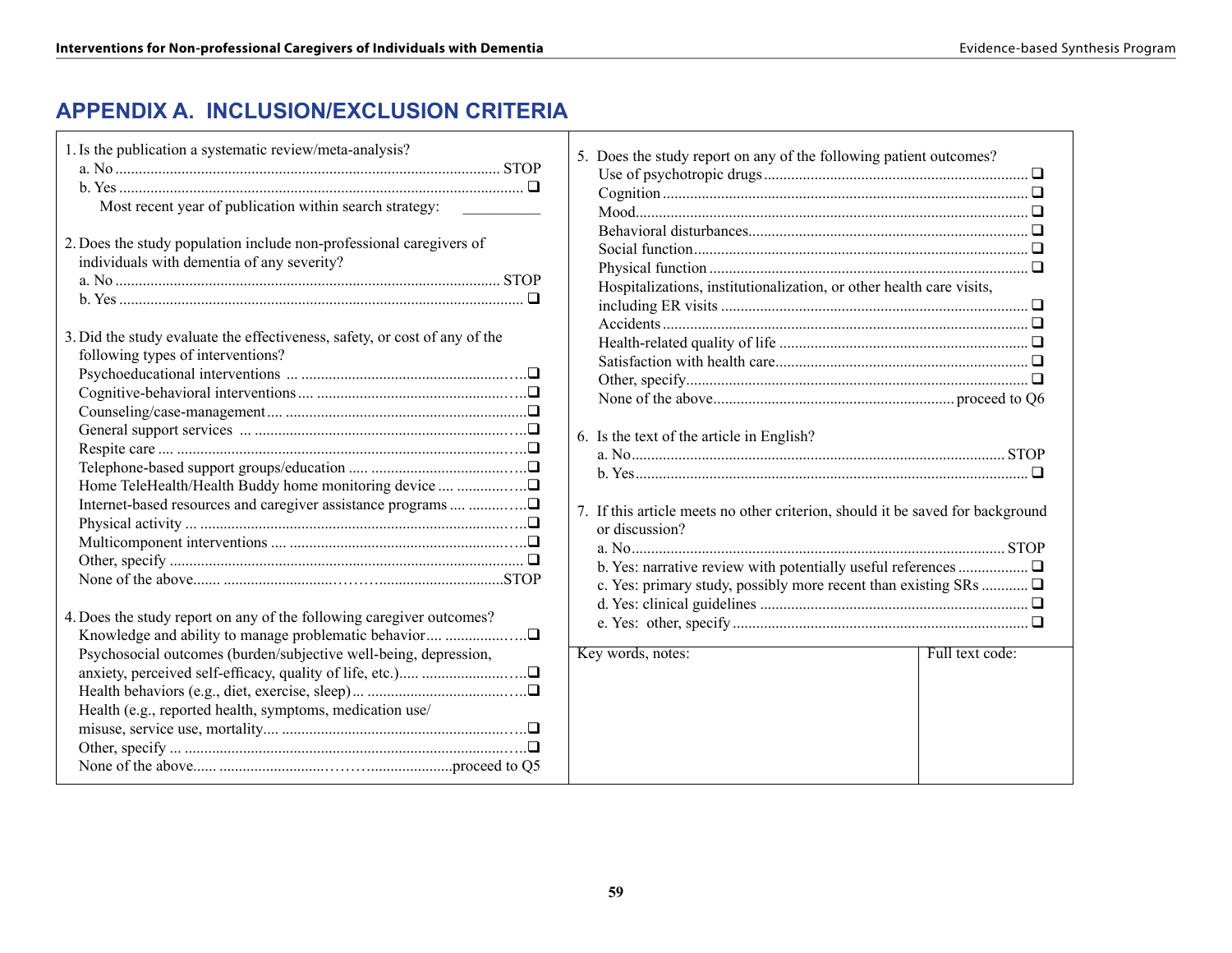## **APPENDIX B. QUALITY RATING CRITERIA FOR SYSTEMATIC REVIEWS\***

Overall quality rating for each systematic review is based on the below questions. Ratings are summarized as: *Good, Fair, or Poor*:

- Search dates reported? *Yes or No*
- Search methods reported? *Yes or No*
- Comprehensive search? *Yes or No*
- Inclusion criteria reported? *Yes or No*
- Selection bias avoided? *Yes or No*
- Validity criteria reported? *Yes or No*
- Validity assessed appropriately? *Yes or No*
- Methods used to combine studies reported? *Yes or No*
- Findings combined appropriately? *Yes or No*
- Conclusions supported by data? *Yes or No*

### *Definitions of ratings based on above criteria*

Good: Meets all criteria: Reports comprehensive and reproducible search methods and results; reports pre-defined criteria to select studies and reports reasons for excluding potentially relevant studies; adequately evaluates quality of included studies and incorporates assessments of quality when synthesizing data; reports methods for synthesizing data and uses appropriate methods to combine data qualitatively or quantitatively; and conclusions supported by the evidence reviewed.

Fair: Studies will be graded fair if they fail to meet one or more of the above criteria, but the limitations are not judged as being major.

Poor: Studies will be graded poor if they have a major limitation in one or more of the above criteria.

#### \***Based on the following publications**:

Harris RP, Helfand M, Woolf SH, et al. Current methods of the US Preventive Services Task Force: a review of the process. *Am J Prev Med.* 2001:20(3S); 21-35.

National Institute for Health and Clinical Excellence. The Guidelines Manual. London: Institute for Health and Clinical Excellence; 2006.

Oxman AD, Guyatt GH. Validation of an index of the quality of review articles. *J Clin Epidemiol*. 1991;44:1271-8.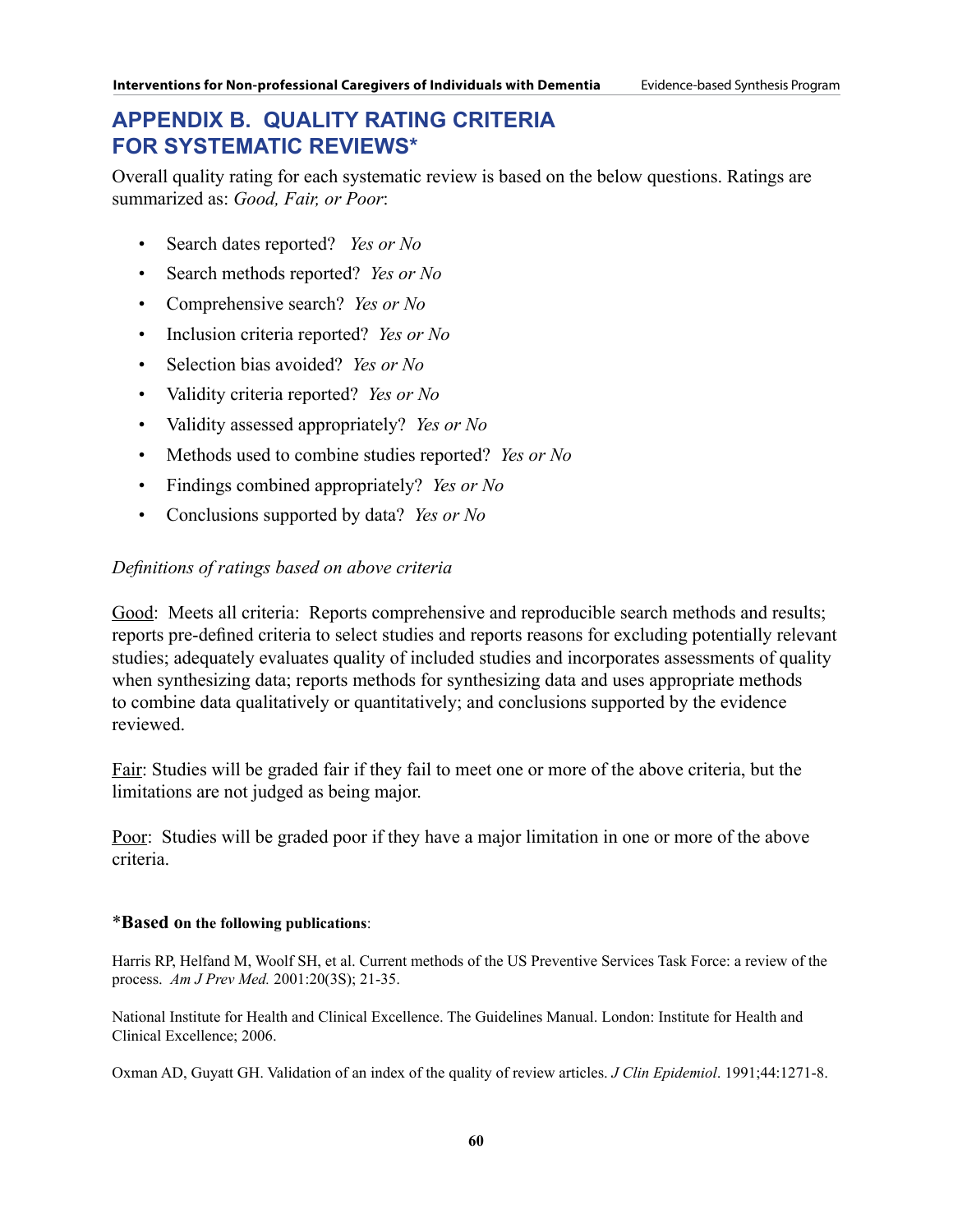# **APPENDIX C. USPSTF Quality Rating Criteria for Randomized Controlled Trials (RCTs) and Cohort Studies**

## **Criteria**

- • Initial assembly of comparable groups**:** RCTs—adequate randomization, including concealment and whether potential confounders were distributed equally among groups; cohort studies—consideration of potential confounders with either restriction or measurement for adjustment in the analysis; consideration of inception cohorts
- Maintenance of comparable groups (includes attrition, cross-overs, adherence, contamination)
- Important differential loss to follow-up or overall high loss to follow-up
- Measurements: equal, reliable, and valid (includes masking of outcome assessment)
- Clear definition of interventions
- Important outcomes considered
- Analysis: adjustment for potential confounders for cohort studies, or intention-to-treat analysis for RCTs (i.e. analysis in which all participants in a trial are analyzed according to the intervention to which they were allocated, regardless of whether or not they completed the intervention)

## *Definition of ratings based on above criteria*

- Good: Meets all criteria: Comparable groups are assembled initially and maintained throughout the study (follow-up at least 80 percent); reliable and valid measurement instruments are used and applied equally to the groups; interventions are spelled out clearly; important outcomes are considered; and appropriate attention to confounders in analysis.
- Fair: Studies will be graded "fair" if any or all of the following problems occur, without the important limitations noted in the "poor" category below: Generally comparable groups are assembled initially but some question remains whether some (although not major) differences occurred in follow-up; measurement instruments are acceptable (although not the best) and generally applied equally; some but not all important outcomes are considered; and some but not all potential confounders are accounted for.
- Poor: Studies will be graded "poor" if any of the following major limitations exists: Groups assembled initially are not close to being comparable or maintained throughout the study; unreliable or invalid measurement instruments are used or not applied at all equally among groups (including not masking outcome assessment); and key confounders are given little or no attention.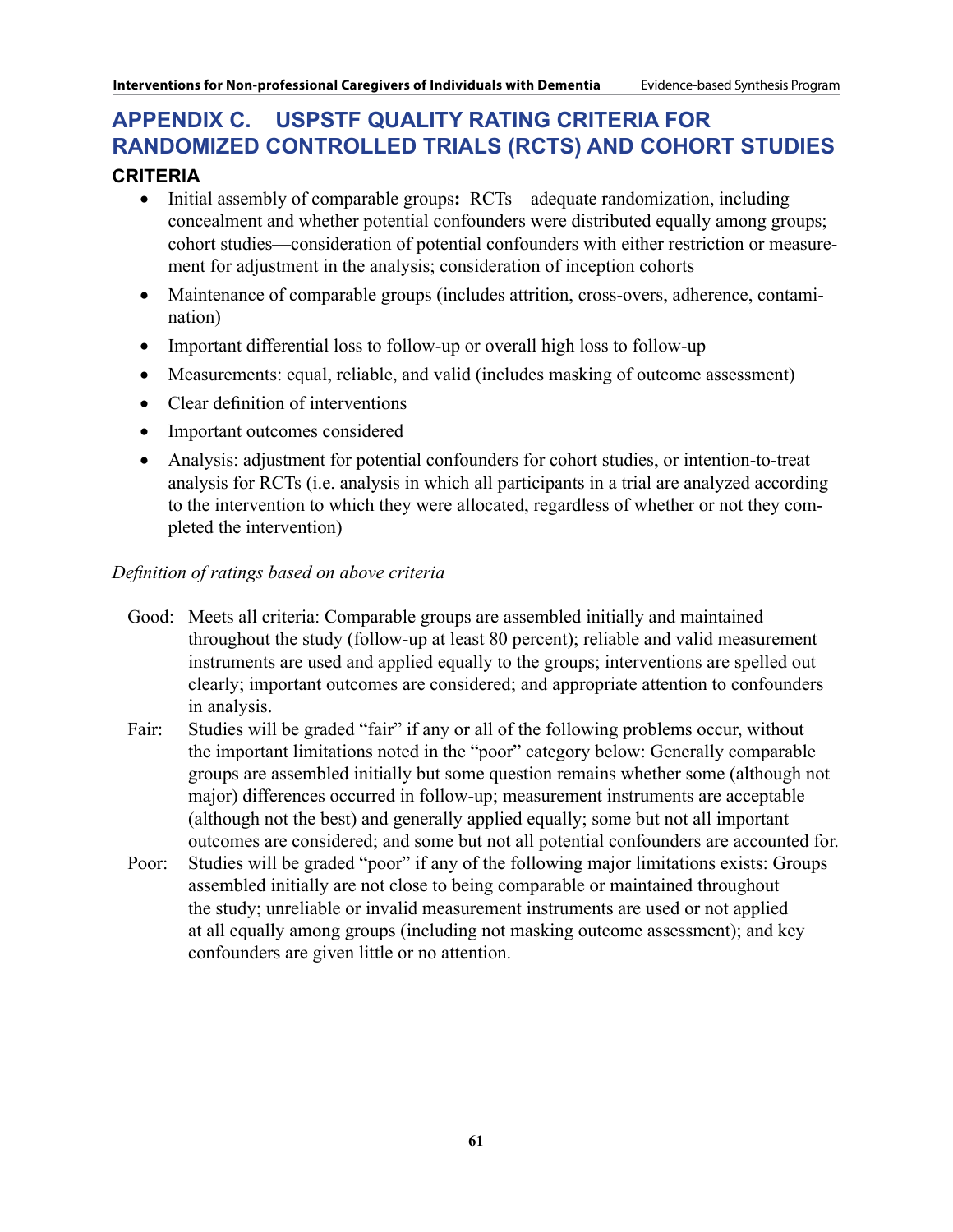# **APPENDIX D. ABBREVIATIONS**

| AA            | African American                                                  |
|---------------|-------------------------------------------------------------------|
| AD            | Alzheimer's Disease                                               |
| ADL           | Activities of daily living                                        |
| <b>ADRDA</b>  | Alzheimer Disease and Related Disorders Association               |
| <b>AHRQ</b>   | Agency for Healthcare Research and Quality                        |
| AoA           | Administration on Aging                                           |
| <b>BACS</b>   | <b>Beliefs about Caregiving Scale</b>                             |
| <b>BDI</b>    | <b>Beck Depression Inventory</b>                                  |
| <b>BDRS</b>   | <b>Blessed Dementia Rating Scale</b>                              |
| <b>BEHAVE</b> | Behavioral Pathology in Alzheimer's Disease Rating Scale          |
| <b>BMT</b>    | Behavior management training                                      |
| CES-D         | Center for Epidemiologic Studies Depression Scale                 |
| CG            | Caregiver                                                         |
| <b>CMIA</b>   | Cohen-Mansfield Agitation Inventory                               |
| CI            | Confidence interval                                               |
| <b>COPE</b>   | Care of Persons with Dementia in their Environments               |
| <b>CQLI</b>   | Caregiver Quality of Life Instrument                              |
| <b>CR</b>     | Care recipient                                                    |
| <b>CSDD</b>   | Cornell Scale for Depression in Dementia                          |
| <b>CTIS</b>   | <b>Computer-Telephone Integration System</b>                      |
| <b>DRS</b>    | <b>Depression Rating Scale</b>                                    |
| <b>DSC</b>    | Dementia Steering Committee                                       |
| <b>ECR</b>    | <b>Elderly Caregiver Family Relationship</b>                      |
| <b>EPC</b>    | <b>Evidence Based Practice Center</b>                             |
| ESP           | Evidence-based Synthesis Program                                  |
| <b>FIM</b>    | <b>Functional Independence Measure</b>                            |
| <b>GDRS</b>   | <b>Geriatric Depression Rating Scale</b>                          |
| <b>GDS</b>    | <b>Global Deterioration Scale</b>                                 |
| <b>GPS</b>    | Global Positioning System                                         |
| GQ-SRs        | Good quality systematic reviews                                   |
| <b>HBPC</b>   | Home Based Primary Care                                           |
| <b>HDLF</b>   | Health and Daily Living Form                                      |
| <b>HDRS</b>   | <b>Hamilton Depression Rating Scale</b>                           |
| HSR&D         | Health Services Research and Development                          |
| <b>HTA</b>    | <b>Health Technology Assessment</b>                               |
| <b>ITT</b>    | Intention-to-treat                                                |
| <b>IADL</b>   | Instrumental Activities of Daily Living scale                     |
| <b>ICT</b>    | Information and Technology Intervention                           |
| <b>LSIZ</b>   | Life Satisfaction Index                                           |
| <b>LSNI</b>   | Lubben Social Network Index                                       |
| <b>LTC</b>    | Long-term care                                                    |
| <b>MAACL</b>  | Multiple Affect Adjective Checklist                               |
| <b>MADDE</b>  | Medicare Alzheimer's Disease Demonstration and Evaluation program |
| MAI           | Multilevel Assessment Inventory                                   |
| <b>MBPC</b>   | Memory and Behavior Problems Checklist                            |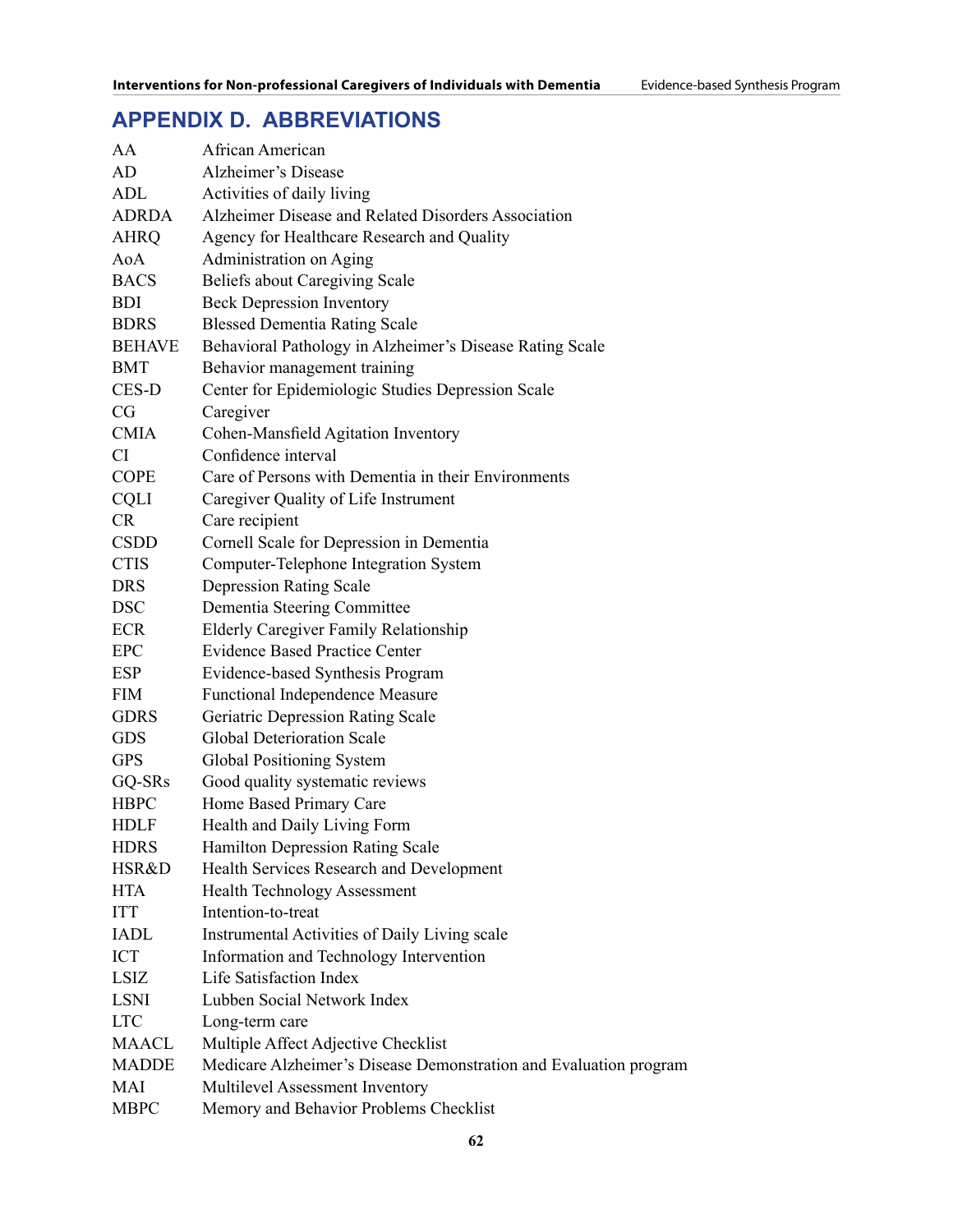| <b>MMSE</b>      | Mini Mental State Exam                                                       |
|------------------|------------------------------------------------------------------------------|
| <b>MFW</b>       | Minnesota Family Workshop                                                    |
| N                | Number                                                                       |
| <b>NHS</b>       | National Health Service                                                      |
|                  | NIA/NINR National Institute on Aging/National Institute of Nursing Research  |
| <b>NINCDS</b>    | National Institute of Neurological and Communicative Diseases and Stroke     |
| <b>NPI</b>       | Neuropsychiatric Inventory                                                   |
| <b>NYU</b>       | New York University                                                          |
| <b>OARS</b>      | Older Americans Resource and Services Multidimensional Functional Assessment |
|                  | Questionnaire                                                                |
| OGEC             | Office of Geriatrics and Extended Care                                       |
| PAC              | Positive Aspects of Caregiving scale                                         |
| <b>PAIS</b>      | Psychological Adjustment to Relative's Illness                               |
| PAVeD            | Preventing Aggressive Behavior in Demented Patients                          |
| <b>PCI</b>       | <b>Patient Care Index</b>                                                    |
| <b>PDC</b>       | Partners in Dementia Care                                                    |
| PHQ <sub>9</sub> | Patient Health Questionnaire-9 Item                                          |
| PIC              | Partners in Caregiving                                                       |
| <b>POMS</b>      | Profile of Moods States                                                      |
| QALY             | Quality of adjusted life years                                               |
| QOL/QoL          | Quality of life                                                              |
| RAGE             | Rating Scale for Aggressive Behavior in the Elderly                          |
| <b>RCT</b>       | Randomized controlled trial                                                  |
| <b>REACH</b>     | Resources for Enhancing Alzheimer's Caregiver Health                         |
| <b>RIL</b>       | Record of Independent Living                                                 |
| <b>RMBPC</b>     | Revised Memory and Behavior Problem Checklist                                |
| RSCSE            | Revised Scale for Caregiving Self-Efficacy                                   |
| <b>SADS</b>      | Social Avoidance and Distress Scale                                          |
| <b>SBP</b>       | <b>Stress-Busting Program</b>                                                |
| $SF-36$          | Short-form health survey                                                     |
| <b>SIP</b>       | <b>Sickness Impact Profile</b>                                               |
| SR               | <b>Systematic Review</b>                                                     |
| <b>SSCQ</b>      | Short Sense of Competence Questionnaire                                      |
| STAI             | <b>State Trait Anxiety Inventory</b>                                         |
| STAXI            | <b>State Trait Anger Expression Inventory</b>                                |
| T1               | Timepoint 1                                                                  |
| T2               | Timepoint 2                                                                  |
| TLC              | Telephone-Linked Care                                                        |
| Tx               | Treatment                                                                    |
| UK               | United Kingdom                                                               |
| VA               | Veterans Affairs                                                             |
| <b>VAMC</b>      | Veterans Affairs Medical Center                                              |
| <b>VHA</b>       | Veterans Health Administration                                               |
| <b>VISN</b>      | Veterans Integrated Service Network                                          |
| ZBI              | Zarit Burden Interview                                                       |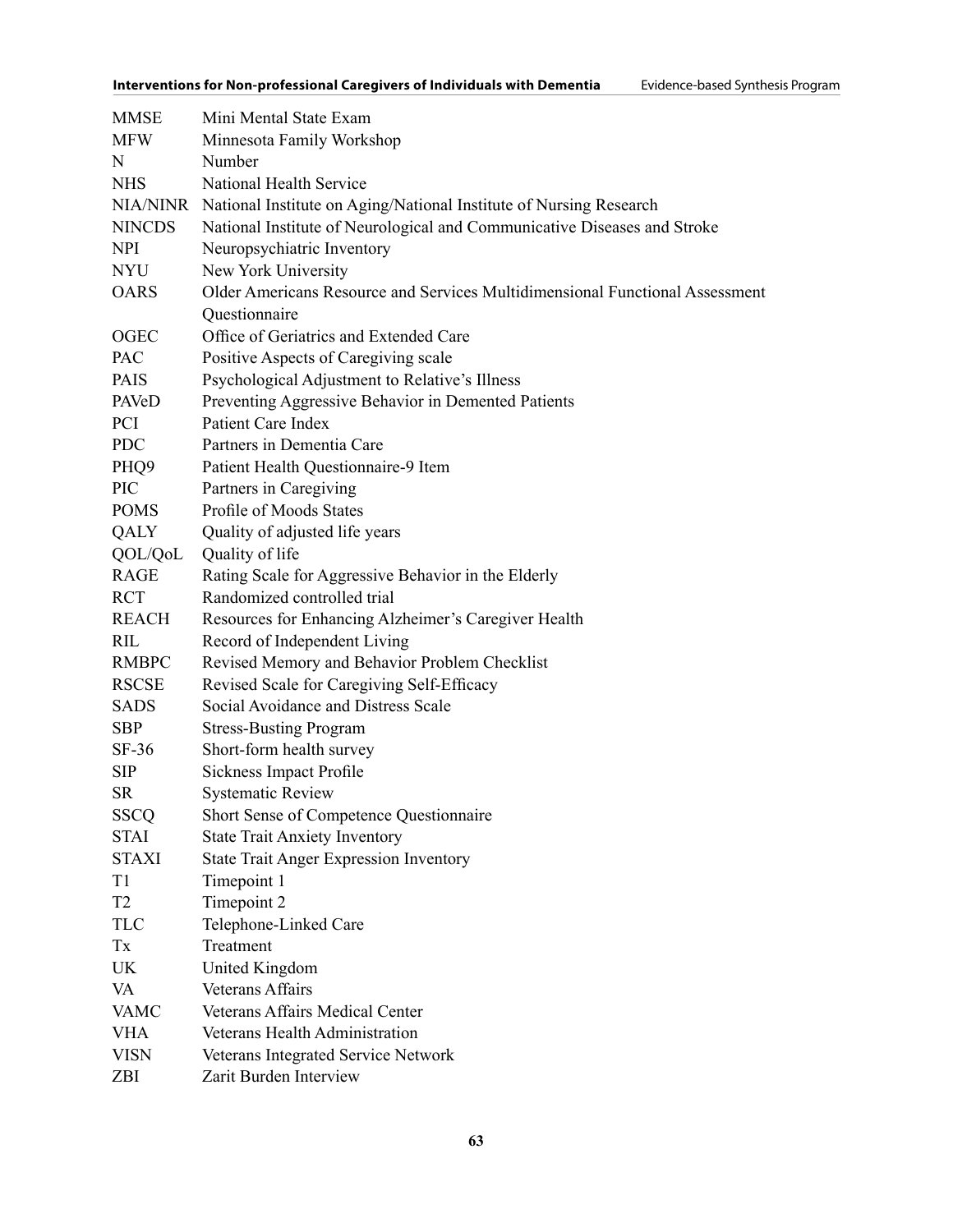## **APPENDIX E. REVIEWER COMMENTS AND RESPONSES**

| Reviewer                                                                              | $\overline{\mathbf{Comment}}$                                                                                                                                                                                                                                                                                                                                                                                                                                                                                                                                                                                                             | <b>Response</b>                                                                                                                                                                                                                                                                                       |
|---------------------------------------------------------------------------------------|-------------------------------------------------------------------------------------------------------------------------------------------------------------------------------------------------------------------------------------------------------------------------------------------------------------------------------------------------------------------------------------------------------------------------------------------------------------------------------------------------------------------------------------------------------------------------------------------------------------------------------------------|-------------------------------------------------------------------------------------------------------------------------------------------------------------------------------------------------------------------------------------------------------------------------------------------------------|
| Question 1. Are the objectives, scope, and methods for this review clearly described? |                                                                                                                                                                                                                                                                                                                                                                                                                                                                                                                                                                                                                                           |                                                                                                                                                                                                                                                                                                       |
| $\overline{2}$                                                                        | Yes. This is well written document, and the authors have done a good job of reviewing the current<br>evidence in the field of dementia caregiver support literature - thought provoking and certainly leads<br>to the need for a this important topic to be studied more. It will be important to identify what works<br>to support this very burdened caregiver population.                                                                                                                                                                                                                                                              | Noted.                                                                                                                                                                                                                                                                                                |
| $\overline{4}$                                                                        | Yes. As you state, the categories are sometimes very hard to distinguish why one study is one place<br>and not another. One particular problem I had was with the respite care section. The programs<br>offering variety of services (p. 15, line 1) are hard to distinguish from the institutional/overnight or<br>multi-dimensional support categories. Page 15, line 31 references basic respite care – does this refer<br>to institutional/overnight or some other category?                                                                                                                                                          | We have removed the sections on multi-dimensional<br>respite care and respite care packages that offer various<br>forms of respite care, in order to condense the sections<br>on respite care, and to focus on clearly defined forms of<br>respite that are offered by or potentially feasible in VA. |
|                                                                                       | In the text descriptions of the studies, there do not appear to be consistent rules for mentioning au-<br>thors (these are infrequent and when it happened, I wondered if this was a particularly good study);<br>describing a study as small; or including the number of subjects. The number of subjects was often,<br>but not always, listed in the text for studies pulled from the AoA compendium.                                                                                                                                                                                                                                   | The information about studies found in the AoA compen-<br>dium was derived from abstracts that did not consistently<br>report sample size.                                                                                                                                                            |
|                                                                                       | One part that was missing, maybe due to the studies, is ethnic and racial diversity in caregiver inter-<br>ventions.                                                                                                                                                                                                                                                                                                                                                                                                                                                                                                                      | Because ethnic/racial differences were not specified in the<br>key question, we didn't target the search strategy for lit-<br>erature specifically in this area. However, we did mention<br>findings when the studies reported differential results by                                                |
|                                                                                       | p. 28, line 30 – One of the studies in this section did impact burden – line 13.<br>p. 28, line 6 – comparably paced? Not sure what this means. Didn't the intervention group get data<br>collection at the same time, too?                                                                                                                                                                                                                                                                                                                                                                                                               | racial/ethnic group.<br>We have made the adjustments specified on page 28.                                                                                                                                                                                                                            |
| 5                                                                                     | Yes. This is the most comprehensive review of caregiver stress related to dementia that I have seen.<br>This is a sorely needed document. This document should become available for widespread use. I<br>hope that HSR plans to produce as a booklet, much as they did for a synthesis of the literature on TBI<br>and PTSD.                                                                                                                                                                                                                                                                                                              | Noted.                                                                                                                                                                                                                                                                                                |
| 6                                                                                     | Yes. The objectives and scope were outlined initially, and formed the framework of the review. This<br>strategy was a strength of the review. I appreciated that the review was thoughtful about considering<br>potential adverse effects of interventions, even though the literature surrounding this topic is sparse.<br>The methods were clear as well, but required more from the reader since a full understanding of the<br>methods required the reader to access the text, flowchart, and appendix. As I reader, I did need to<br>interrupt the flow of my reading to understand some methodological issues that I felt were key. | Noted.                                                                                                                                                                                                                                                                                                |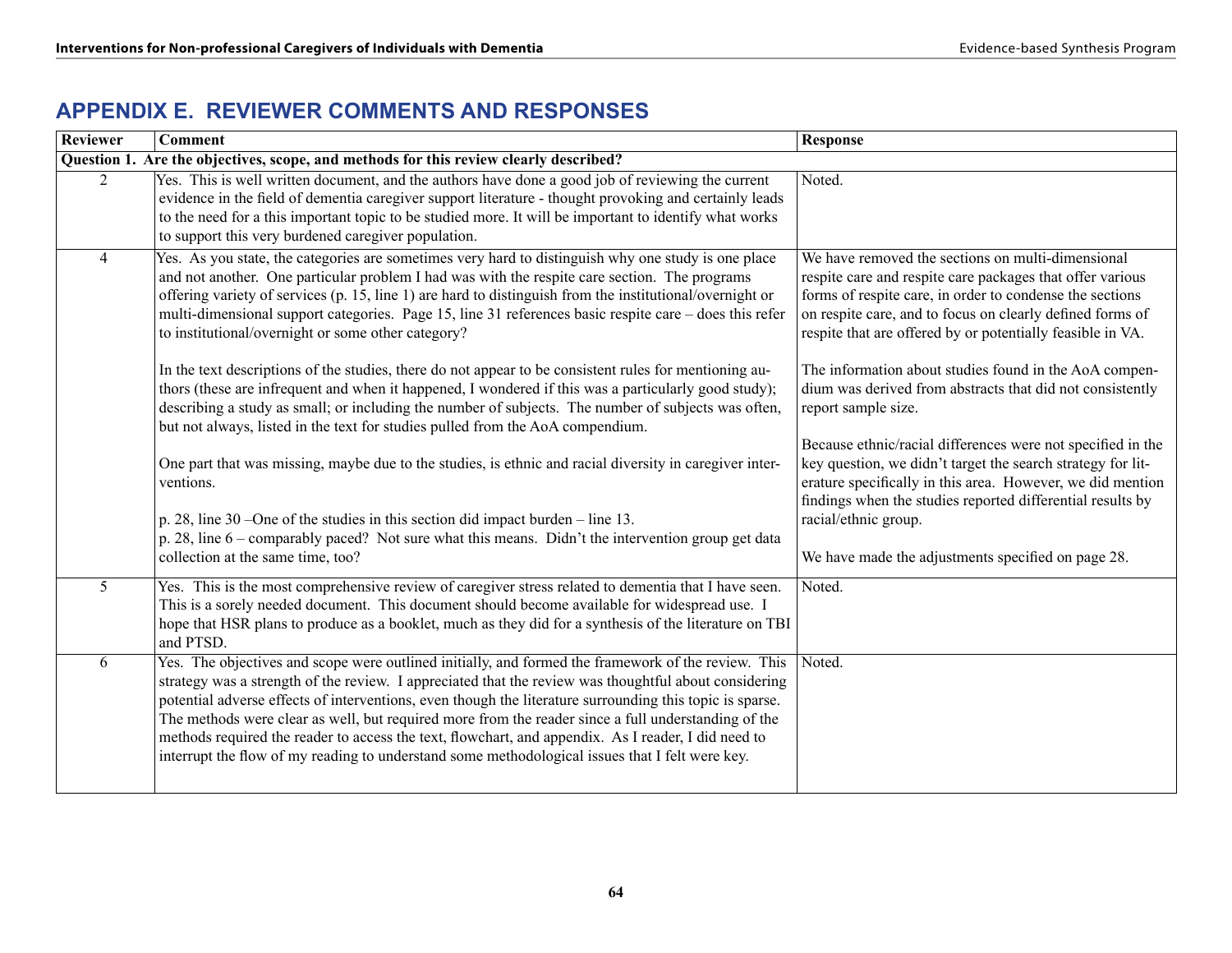| Reviewer                                                                                                                                           | <b>Comment</b>                                                                                                                                                                                                                                                                                                                                                                                                                                                                                                                                                                                                                                                                                                                                                                                                 | <b>Response</b>                                                                                                                                                                                                                                                                                                                                                                                                              |
|----------------------------------------------------------------------------------------------------------------------------------------------------|----------------------------------------------------------------------------------------------------------------------------------------------------------------------------------------------------------------------------------------------------------------------------------------------------------------------------------------------------------------------------------------------------------------------------------------------------------------------------------------------------------------------------------------------------------------------------------------------------------------------------------------------------------------------------------------------------------------------------------------------------------------------------------------------------------------|------------------------------------------------------------------------------------------------------------------------------------------------------------------------------------------------------------------------------------------------------------------------------------------------------------------------------------------------------------------------------------------------------------------------------|
| Question 2. Is there any indication of bias in our synthesis of the evidence?                                                                      |                                                                                                                                                                                                                                                                                                                                                                                                                                                                                                                                                                                                                                                                                                                                                                                                                |                                                                                                                                                                                                                                                                                                                                                                                                                              |
| $\overline{2}$                                                                                                                                     | No. (No comment)                                                                                                                                                                                                                                                                                                                                                                                                                                                                                                                                                                                                                                                                                                                                                                                               | Noted.                                                                                                                                                                                                                                                                                                                                                                                                                       |
| $\overline{5}$                                                                                                                                     | No. This is not an issue that is a focus of commercial interests. Therefore, it is relatively easy to be<br>free of commercial bias. I did not detect any professional bias. The process of selecting studies was<br>fair and appropriate. The synthesis of the information was appropriate and unbiased.                                                                                                                                                                                                                                                                                                                                                                                                                                                                                                      | Noted.                                                                                                                                                                                                                                                                                                                                                                                                                       |
| $\overline{4}$                                                                                                                                     | This isn't a methodological bias but respite care does appear to be the favored intervention, despite<br>being the only one with reported possible negative results. (I do realize that we are already doing<br>it, which helps.) It often has more information on it in a summary or discussion (see p. 57). For<br>example, in the Discussion, p 51, respite is the first intervention mentioned although it is not the first<br>one discussed in the text. I wondered if this was your ranking of the interventions.                                                                                                                                                                                                                                                                                        | In an effort to condense the section on respite care, we<br>have removed sections on respite care on multi-dimen-<br>sional programs and packages, and selected only clearly<br>defined forms of respite care that are currently offered or<br>potentially feasible in VA.                                                                                                                                                   |
| 6                                                                                                                                                  | No. This is a very important topic to review, but also a very challenging topic. In some sense, the<br>categorization of studies will always be arbitrary. For instance, I would not characterize a GPS inter-<br>vention to prevent wandering to be similar to a tele-health (HealthBuddy) study, but these are catego-<br>rized together under technology. The review notes that prior systematic reviews were not consistent<br>in categorizing the psychosocial studies. While I did not detect bias, I think that the review could<br>provide a stronger rationale for the way that studies were categorized for this review.                                                                                                                                                                             | Noted. For tech-based interventions, we followed the ex-<br>ample of a previous review that included tracking devices<br>as well as network-based communications technology,<br>though we agree that these interventions are dissimilar and<br>would warrant separate categories in a review that focuses<br>specifically on these interventions. We discuss the reasons<br>for and challenges in grouping of interventions. |
|                                                                                                                                                    | Question 3. Are there any studies on interventions for caregivers of patients with dementia that we have overlooked?                                                                                                                                                                                                                                                                                                                                                                                                                                                                                                                                                                                                                                                                                           |                                                                                                                                                                                                                                                                                                                                                                                                                              |
| $\overline{2}$                                                                                                                                     | Not to our knowledge                                                                                                                                                                                                                                                                                                                                                                                                                                                                                                                                                                                                                                                                                                                                                                                           | Noted.                                                                                                                                                                                                                                                                                                                                                                                                                       |
| $\overline{4}$                                                                                                                                     | Yes. The behavioral studies stop in 2005 before the 2006 publication of the REACH II trial, which<br>is indirectly cited in the two clinical translations, including the one done in VHA (REACH VA).<br>REACH II was the largest behavioral RCT for dementia caregiving funded by NIH looking at racial-<br>ly and ethnically diverse caregiver. REACH is one of the evidence based programs that the Rosalynn<br>Carter Institute for Caregiving funds. AoA has just issued another funding announcement for states<br>to implement evidence based programs and REACH II is one of them.<br>Funding Opportunities page on the AoA website at http://www.aoa.gov/AoARoot/<br>(S(olm2ek45ppxwrg45ioqbknvj))/Grants/Funding/index.aspx                                                                           | We have added two studies of the REACH intervention<br>to the section on multicomponent interventions. These<br>studies were published more recently than the systematic<br>reviews we had initially identified.                                                                                                                                                                                                             |
| 5                                                                                                                                                  | No. There are always new studies coming out. I felt that all appropriate studies within the stated col- Noted.<br>lection period were included.                                                                                                                                                                                                                                                                                                                                                                                                                                                                                                                                                                                                                                                                |                                                                                                                                                                                                                                                                                                                                                                                                                              |
| 6                                                                                                                                                  | I think that drawing from multiple past systematic reviews and the AoA catalog provides reason-<br>able coverage. One issue that I think stands out is that there are a few caregiver interventions that<br>enjoy such national prominence that I would have preferred the review make special mention of how<br>they fit into the review. This happened to some extent with REACH, at least so far as the recent VA<br>implementations of REACH are concerned. I would have appreciated some textual section that dealt<br>with how REACH, the New York University Counseling and Support Intervention for Caregivers,<br>and the Savvy Caregiver Program fit into the review. (Note: I am not associated with any of these,<br>but they seem to comprise a special category at the Administration on Aging.) | Thank you for these suggestions. We have added 2 recent<br>studies of the REACH intervention, and 1 study of the<br>Savvy Caregiver program. The New York University<br>Caregiver Intervention (NYUCI) was included in the initial<br>report (Mittelman, et al.) and we have added a more recent<br>2007 publication of the NYUCI trial.                                                                                     |
| Question 4. Please write additional suggestions or comments below. If applicable, please indicate the page and line numbers from the draft report. |                                                                                                                                                                                                                                                                                                                                                                                                                                                                                                                                                                                                                                                                                                                                                                                                                |                                                                                                                                                                                                                                                                                                                                                                                                                              |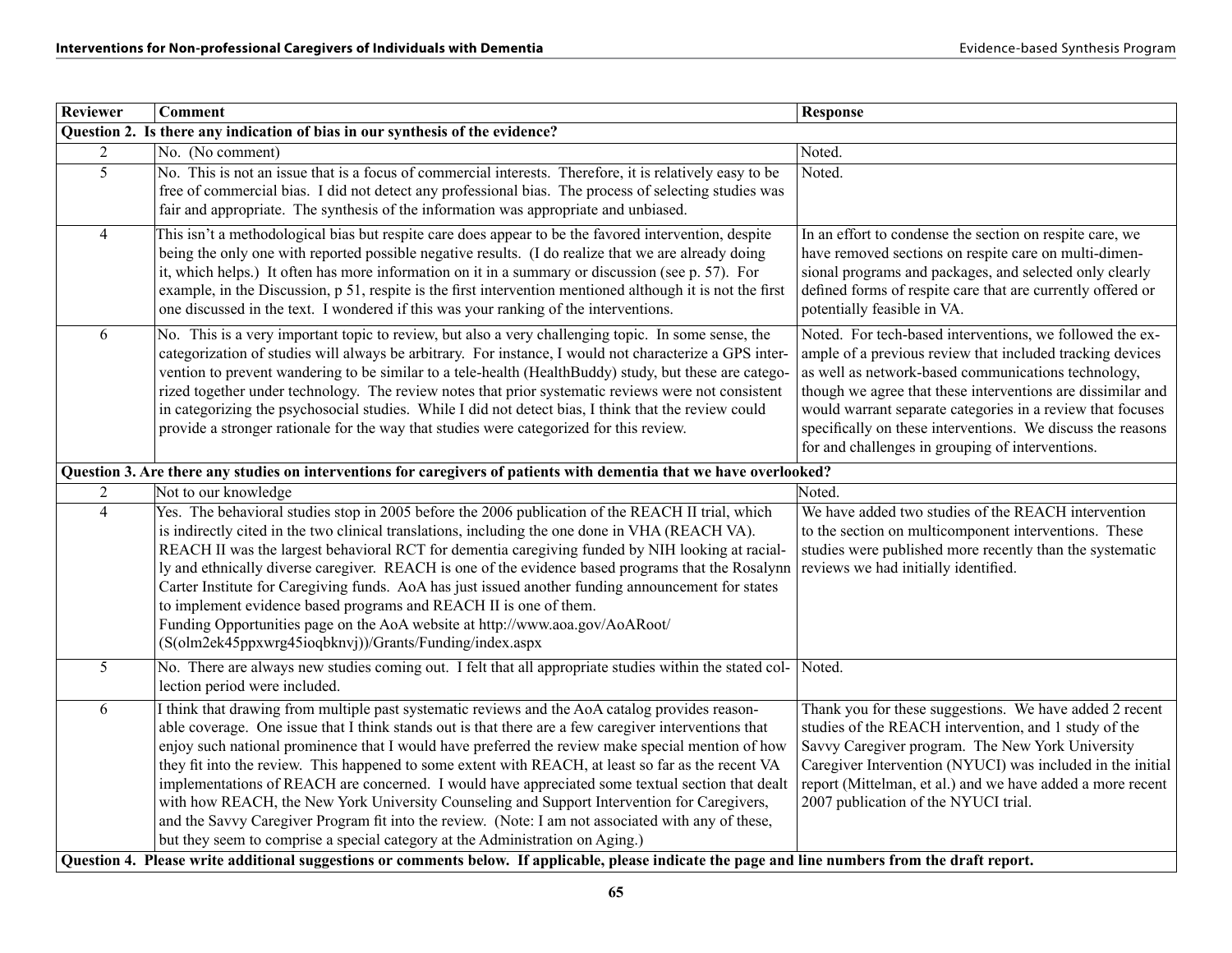| Reviewer       | <b>Comment</b>                                                                                                                                                                                                                                                                                                                                                                                                                                                                                                                                                                                            | <b>Response</b>                                                                                                                                                                       |
|----------------|-----------------------------------------------------------------------------------------------------------------------------------------------------------------------------------------------------------------------------------------------------------------------------------------------------------------------------------------------------------------------------------------------------------------------------------------------------------------------------------------------------------------------------------------------------------------------------------------------------------|---------------------------------------------------------------------------------------------------------------------------------------------------------------------------------------|
| $\overline{2}$ | Executive Summary p.vi, line 7, Individual Skills Training "CRs may benefit with slower declines in<br>self-care when skills training includes a component targeting their activities of daily living"<br>It could be a consideration to suggest that individual skills training for the CR may be possible to do<br>in the setting of the ADHC in the VA.                                                                                                                                                                                                                                                | Agree; revised accordingly.                                                                                                                                                           |
| $\overline{2}$ | Executive Summary p. vii, line 5, Multicomponent Interventions: The outcomes are equivocal across<br>the 2 studies, with 1 documenting differential treatment effects on an outcome of interest – time to<br>institutionalization.<br>Not clear what the "with 1 documenting differential treatment effects on an outcome" means? On<br>page 45 it is clear, stating that it "significantly delayed institutionalization". Do not know if it needs<br>to be elaborated here.                                                                                                                              | We have clarified this sentence as suggested.                                                                                                                                         |
| $\overline{2}$ | Executive Summary, p. viii, line 12, Future Research Recommendations: The wide range of out-<br>comes used to evaluate the effects of CG interventions reflects the diversity in what CGs and<br>researchers consider effective.<br>May consider using the word important for effective. I think the researchers would design interven-<br>tions that they think are effective and then would measure outcomes which they think are important.                                                                                                                                                            | Agree; revised accordingly.                                                                                                                                                           |
| $\overline{2}$ | p.13, lines 18-19:  problems relating to daycare attendance acted as barriers to usage for some<br>CG <sub>s</sub> .<br>This is a quotation from the NHS report. But it is vague what this statement means.                                                                                                                                                                                                                                                                                                                                                                                               | Agree; we have clarified by adding specific examples.                                                                                                                                 |
| $\overline{2}$ | p. 14 lines 18-19: "There was some evidence that CRs returned home in a worse state, but also that<br>medical conditions could be diagnosed during breaks."<br>This is a very important point—could recommend that we should look at the VA outcomes on this<br>from a CPRS retrospective chart review. This would help pick up the new medical conditions diag-<br>nosed, maybe not the worsening.                                                                                                                                                                                                       | Agree; we have added this suggestion.                                                                                                                                                 |
| $\overline{2}$ | p. 14, line 21: "major benefit to sleep"<br>Important point-not mentioned in the Executive Summary                                                                                                                                                                                                                                                                                                                                                                                                                                                                                                        | The original Exec Summ stated, "Institutional/overnight<br>respite promoted better sleep patterns in CGs during the<br>period of respite" Therefore, we have not made any<br>changes. |
| $\overline{2}$ | p. 14, lines 23-24: "There was mixed evidence on the impact of services in relation to ADL, behav-<br>ior and dependency, but it is difficult to unravel the potentially negative effects of respite from the<br>natural progression of the disease."<br>This is a quotation from the NHS report. But would it not be unlikely that a 2 week respite place-<br>ment (or something like that) would impact the CR ADL, behavior and dependency due to the natural<br>progression of the disease. It is unlikely that the disease would progress enough to impact ADL, and<br>behavior in a short duration. | We have added this discussion point to the overnight re-<br>spite care section.                                                                                                       |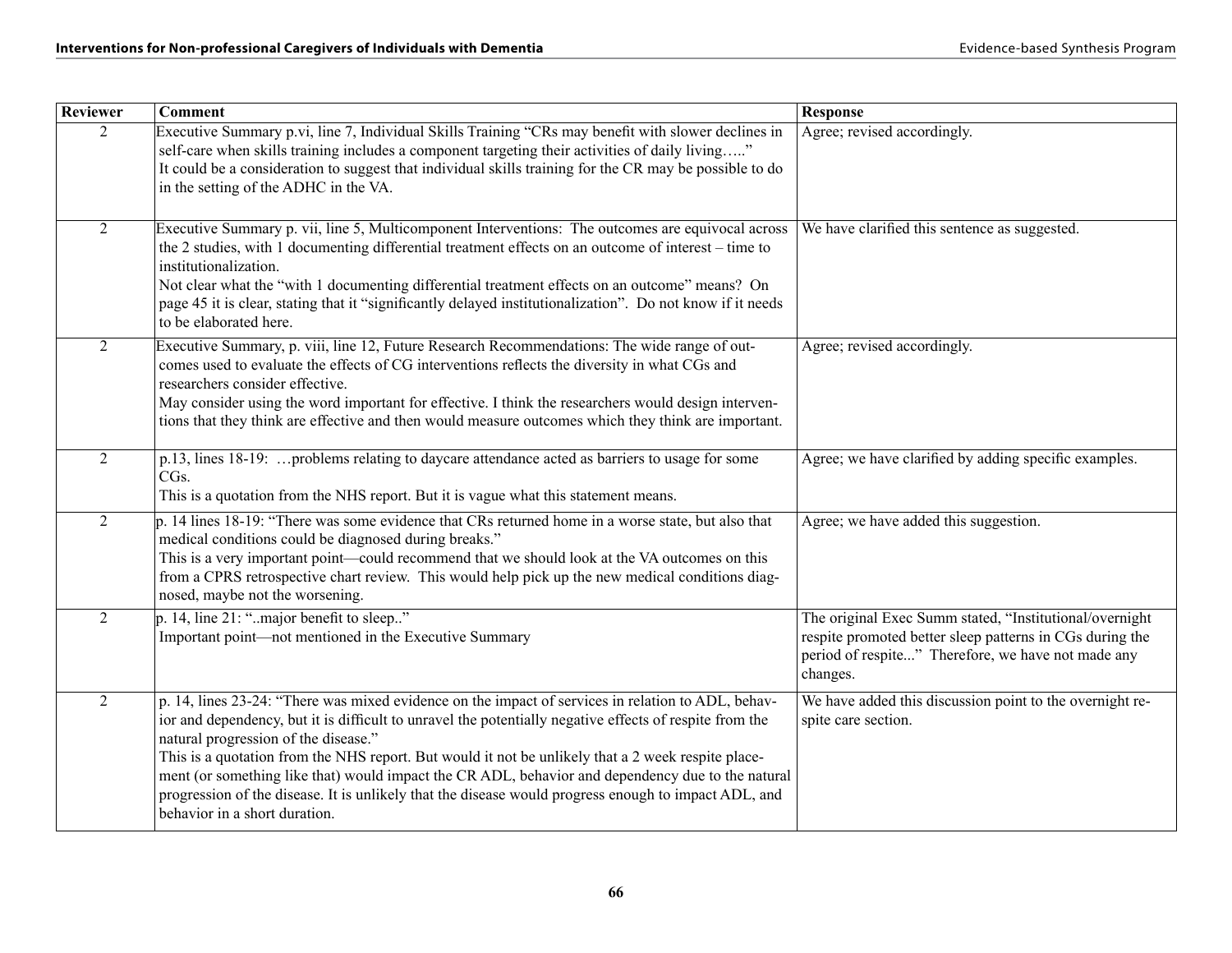| <b>Reviewer</b> | <b>Comment</b>                                                                                                                                                                                                                                                                                                                                                                                                                                                                                                                                                                                                                                                                                                                                                                                                                                                                                                                                               | <b>Response</b>                                                                                                                                                                                                                                                                                                                                                                                                                                                                                                                                                                                            |
|-----------------|--------------------------------------------------------------------------------------------------------------------------------------------------------------------------------------------------------------------------------------------------------------------------------------------------------------------------------------------------------------------------------------------------------------------------------------------------------------------------------------------------------------------------------------------------------------------------------------------------------------------------------------------------------------------------------------------------------------------------------------------------------------------------------------------------------------------------------------------------------------------------------------------------------------------------------------------------------------|------------------------------------------------------------------------------------------------------------------------------------------------------------------------------------------------------------------------------------------------------------------------------------------------------------------------------------------------------------------------------------------------------------------------------------------------------------------------------------------------------------------------------------------------------------------------------------------------------------|
| $\overline{2}$  | p. 15, lines 13-14: "A respite care model is feasible and already in place in the VA, with admission<br>of eligible patients to skilled nursing or Community Living Center units for respite stays of approxi-<br>mately one week."<br>If we have VA numbers available, may consider adding numbers here—e.g., last year there were<br>XX respite admissions in the VA nationally. Though not all respite admissions are for patients with<br>dementia alone.                                                                                                                                                                                                                                                                                                                                                                                                                                                                                                | Unfortunately I was not able to track down these figures.                                                                                                                                                                                                                                                                                                                                                                                                                                                                                                                                                  |
| $\overline{2}$  | $p. 21$ , lines 11-16: "Another study reported no evidence that nursing case management delayed insti-<br>tutionalization of the CR when compared to usual care.  Miller et al, data base reported there was<br>no reduction in CG strain, burden, or depression resulting from nursing case management interven-<br>tion that included respite care, home care, and consultation, but did find that the intervention group<br>was more likely to use community services than the control group."<br>Miller has reported that the intervention group was more likely to use community services than the<br>control group. What is not known is the impact of the use of community services mentioned above.                                                                                                                                                                                                                                                  | Noted; it would be difficult to distinguish whether benefi-<br>cial effects resulted from the use of community services,<br>which was greater among those who received the nursing<br>case management intervention (but in this case, there was<br>no effect on CG burden). Studies specifically on the ef-<br>fects of the use of community services would be needed.                                                                                                                                                                                                                                     |
| $\overline{2}$  | p. 21, lines 22-24: "Summary impact of case management interventions: Overall, there is little<br>evidence to support that intensive nursing case management has a sustained impact on CG mood or<br>strain, or on CR rates of institutionalization."<br>The Dementia Steering Committee Report (September 2008) has recommended that there be a case<br>manager for every dementia patient. Recommendation #44 Funding for Dementia Care Coordinators<br>which states "VISN Leaders should allocate sufficient funds to VA facilities to ensure that veterans<br>with dementia [have] their care coordinated through Dementia Case Managers or Care Coordina-<br>tors, or Case Management teams, or CCHT teams". What do the lack of positive results using case<br>management mean for this recommendation by the Dementia Steering Committee? Maybe the only<br>outcome that will be positive based on the literature is more use of community resources. | Recent evidence from large, good-quality studies show<br>significant benefit, although older studies offered little<br>evidence to support that intensive nursing case manage-<br>ment has a sustained impact on CG mood, strain, or rates<br>of CR institutionalization. The 2 recent studies featured<br>individualized assessment and care plans, and reported<br>improvements in CG depression, stress, and confidence in<br>caregiving, and reductions in CR problem behaviors. Al-<br>though the findings are mixed across studies, there is some<br>evidence of benefit in the most recent studies. |
| $\overline{2}$  | p. 48, lines 20-29: "An uncontrolled pilot study of the TLC screen program examined user satisfac-<br>tion and changes in CG burden, health care utilization, and costs after 12 months."<br>The CCHT is developing a Dementia Disease Management protocol (DMP) that is scheduled to be<br>piloted in the next couple of months, and to be implemented nationally soon after that. It may be use-<br>ful to make the recommendation that the outcomes in terms of use of technology, and other outcomes<br>should be evaluated, maybe in a controlled trial. This has been mentioned on Page 57, line 1. But it<br>may be helpful to add here that this should be a priority, before interventions that are not supported<br>by the evidence go nationwide and a lot of money is spent on them.                                                                                                                                                             | Noted. Again, our stated purpose is to compile evidence<br>that would help inform the decisions of policymakers.<br>Making policy recommendations about specific interven-<br>tions is beyond the scope of our report.                                                                                                                                                                                                                                                                                                                                                                                     |
| $\overline{2}$  | p. 53, lines 7-10: "This may indicate that the definition of what constitutes meaningful change in this<br>field needs to be reevaluated."<br>This is a key point. Another one is about the instruments used not being sensitive to change. While<br>it has been mentioned in the Executive summary Page viii, lines 11-12 about the range of outcomes:<br>"The wide range of outcomes used to evaluate the effects of CG interventions reflects the diversity in<br>what CGs and researchers consider effective", maybe this point needs to be added to it.                                                                                                                                                                                                                                                                                                                                                                                                 | Agreed. We have added the point regarding the sensitivity<br>of instruments used.                                                                                                                                                                                                                                                                                                                                                                                                                                                                                                                          |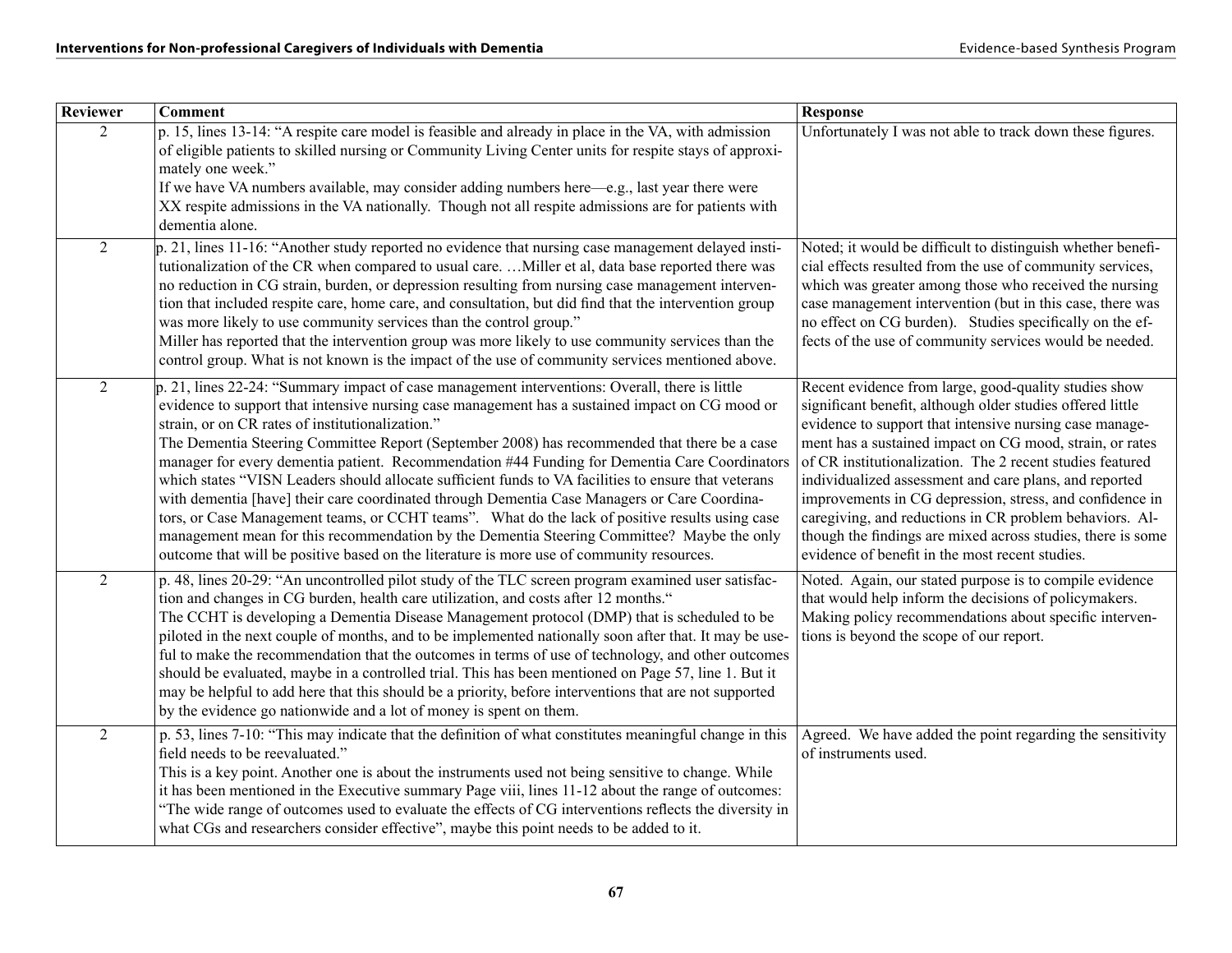| <b>Reviewer</b> | <b>Comment</b>                                                                                                                                                                                                                                                                                                                                                                                                                                                                                                                                                                                                                                                                                                                                     | <b>Response</b>                                                                                                                                                                                                                                                                                                                                                                                                                                                                                                                                                                                                                                                                                                                                                                                                                                                                                                                                                                                                                                                                                                        |
|-----------------|----------------------------------------------------------------------------------------------------------------------------------------------------------------------------------------------------------------------------------------------------------------------------------------------------------------------------------------------------------------------------------------------------------------------------------------------------------------------------------------------------------------------------------------------------------------------------------------------------------------------------------------------------------------------------------------------------------------------------------------------------|------------------------------------------------------------------------------------------------------------------------------------------------------------------------------------------------------------------------------------------------------------------------------------------------------------------------------------------------------------------------------------------------------------------------------------------------------------------------------------------------------------------------------------------------------------------------------------------------------------------------------------------------------------------------------------------------------------------------------------------------------------------------------------------------------------------------------------------------------------------------------------------------------------------------------------------------------------------------------------------------------------------------------------------------------------------------------------------------------------------------|
| $\overline{4}$  | I would have loved to see you come out with a rousing endorsement of something we need to imple-<br>ment into VHA. As a researcher and an anthropologist, I like the idea of doing more qualitative<br>research. As someone who knows how great the need is for caregivers, I would like to say, "Let's<br>move forward." Maybe that is the job of the person who gets the synthesis?                                                                                                                                                                                                                                                                                                                                                              | Noted. We concur that the goal of this evidence review is<br>to help inform the decisions of policymakers, although we<br>agree that for most caregiver interventions, the results were<br>disappointing.                                                                                                                                                                                                                                                                                                                                                                                                                                                                                                                                                                                                                                                                                                                                                                                                                                                                                                              |
| $\overline{4}$  | I wondered if these articles might be of use to you in your Discussion? They are both about why we<br>don't get findings or why our effect sizes are so small with dementia caregivers. Have you consid-<br>ered a composite outcome – all these studies had an effect on a component of quality of life (such as<br>burden or depression). That would at least give us a sense of what interventions did something.<br>Sörensen S, Pinquart M, Duberstein P. How effective are interventions with caregivers? An updated<br>meta-analysis. Gerontologist 2002; 42: 356-372.<br>Schulz R, Burgio L, Burns R, et al. Resources for enhancing Alzheimer's caregiver health: Overview<br>and site specific outcomes. Gerontologist 2003; 43: 514-520. | We have added a discussion of the REACH intervention<br>that includes Schulz 2003.<br>We considered Sorensen 2002 in our initial review of the<br>literature, but excluded it because the included studies<br>were not limited to caregivers of individuals with demen-<br>tia. The Sorensen 2002 analysis determined, however, that<br>the interventions overall "were less effective at improving<br>caregiver burden, depression, subjective well-being, and<br>ability/knowledge when all care receivers had dementia<br>than when care receivers did not have dementia or when<br>the sample was mixed." This finding emphasizes that the<br>needs of caregivers of demented individuals differ from<br>other caregivers. Sorensen 2002 writes, "Dementia care-<br>givers cope with unpredictable stressors, such as problem<br>behaviors and personality changes. Because these may be<br>more difficult to cope with and less modifiable than the<br>stressors common to pure physical care (Birkel & Jones,<br>1989), it may be more difficult to effect change through<br>intervention with this population." |
| $\overline{4}$  | I know it is a horrible thing to say but some people may just read the Discussion or that may be<br>where people take major quotes from. It might make it easier for them if you spell out acronyms<br>there, such as ICT (p. 51, line 21). I had to go back and look that one up myself!                                                                                                                                                                                                                                                                                                                                                                                                                                                          | We have added an appendix of abbreviations.                                                                                                                                                                                                                                                                                                                                                                                                                                                                                                                                                                                                                                                                                                                                                                                                                                                                                                                                                                                                                                                                            |
| $\overline{4}$  | On pl 53, line 7, it is not clear that you are talking about all the interventions and not just respite,<br>which leads off that paragraph.                                                                                                                                                                                                                                                                                                                                                                                                                                                                                                                                                                                                        | We have clarified this sentence to read, "among the vari-<br>ety of interventions for dementia caregivers."                                                                                                                                                                                                                                                                                                                                                                                                                                                                                                                                                                                                                                                                                                                                                                                                                                                                                                                                                                                                            |
| $\overline{4}$  | For line 12, spelling out what these six important outcomes are would be helpful to the reader (not<br>sure what they are.) Would it be helpful to include them in your methods section so that readers<br>could be watching for the big ones as they go through?                                                                                                                                                                                                                                                                                                                                                                                                                                                                                  | We have clarified the outcomes referred to in that section<br>(depression, burden, coping, quality of life, and CR behav-<br>ior problems), and we list these psychosocial outcomes in<br>the methods.                                                                                                                                                                                                                                                                                                                                                                                                                                                                                                                                                                                                                                                                                                                                                                                                                                                                                                                 |
| $\overline{4}$  | Discussion, p. 54, line 1<br>1 and hetapist may be a word that has psychological connotations to<br>readers and may not be accurate for all the studies – perhaps interventionist? Line 12 – instrumenta-<br>tion issues (vary? Have different impacts?) across sites. Line $26 - SR$ = systematic reviews?                                                                                                                                                                                                                                                                                                                                                                                                                                        | We have made the suggested corrections.                                                                                                                                                                                                                                                                                                                                                                                                                                                                                                                                                                                                                                                                                                                                                                                                                                                                                                                                                                                                                                                                                |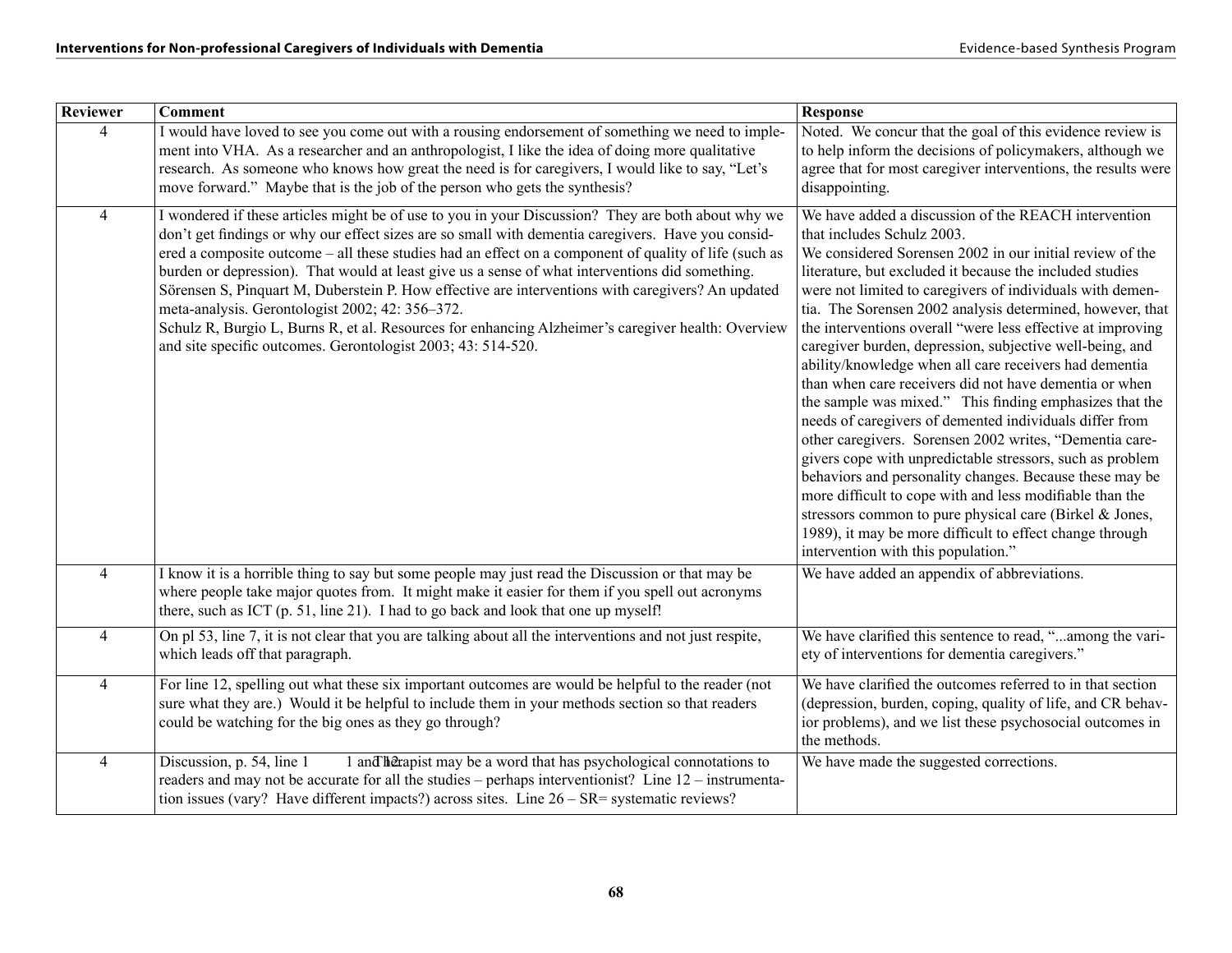| Reviewer       | <b>Comment</b>                                                                                                                                                                                                                                                                                                                                                                  | <b>Response</b>                                                                                                                                                                                                                                                                                                                                                                                                                                                                                                                                                                                                                                                                                                                                                                |
|----------------|---------------------------------------------------------------------------------------------------------------------------------------------------------------------------------------------------------------------------------------------------------------------------------------------------------------------------------------------------------------------------------|--------------------------------------------------------------------------------------------------------------------------------------------------------------------------------------------------------------------------------------------------------------------------------------------------------------------------------------------------------------------------------------------------------------------------------------------------------------------------------------------------------------------------------------------------------------------------------------------------------------------------------------------------------------------------------------------------------------------------------------------------------------------------------|
| $\overline{4}$ | P. 56, recommendations. Are the studies mentioned research or clinical translations? Different con-<br>notation if they are translations – already trying to implement.                                                                                                                                                                                                         | Noted. We have changed "research" to "studies" to include<br>both types. We have also specified "feasibility of imple-<br>mentation" to convey the need to assess interventions that<br>are already being implemented in VA.                                                                                                                                                                                                                                                                                                                                                                                                                                                                                                                                                   |
| $\overline{5}$ | I did not go through the document as a copy editor, so I do not have specific formatting issues to<br>raise. My only suggestion is that this needs to be available to people outside of VHA as well as with-<br>in VHA. This may already be the plan to publish this study as an HSR&D Evidence Based Booklet.<br>If not, I urge you to do so. This is a truly useful document. | Noted.                                                                                                                                                                                                                                                                                                                                                                                                                                                                                                                                                                                                                                                                                                                                                                         |
| 6              | This is a valuable review that should assist policy-makers and researchers to address logical next<br>steps. The sections describing relevance to the VA were concise and accurate.                                                                                                                                                                                             | Noted.                                                                                                                                                                                                                                                                                                                                                                                                                                                                                                                                                                                                                                                                                                                                                                         |
| 6              | I found a fragment at the end of the sentence on line 12 pg. 54                                                                                                                                                                                                                                                                                                                 | We have made this correction.                                                                                                                                                                                                                                                                                                                                                                                                                                                                                                                                                                                                                                                                                                                                                  |
| $\overline{3}$ | In general, I found the executive summary difficult to follow and that it did not reflect the careful<br>methods and clearer writing found in the full report.                                                                                                                                                                                                                  | Noted: we have revised the exec summary to provide more<br>detail.                                                                                                                                                                                                                                                                                                                                                                                                                                                                                                                                                                                                                                                                                                             |
| $\overline{3}$ | Exec Summ p. iv: "We did not assess the quality of these studies, but noted whether these more<br>recent studies were consistent with the synthesis of findings from previous studies." Not sure what<br>this means                                                                                                                                                             | We proceeded to quality-rate the studies we selected from<br>the AoA compendium.                                                                                                                                                                                                                                                                                                                                                                                                                                                                                                                                                                                                                                                                                               |
| $\overline{3}$ | Exec Summ p. iv: "systematic reviews that had performed comprehensive, qualitative syntheses of<br>the primary literature on these topics." - Did you do an assessment of the quality of the reviews?                                                                                                                                                                           | We rated the quality of systematic reviews using the crite-<br>ria shown in Appendix B.                                                                                                                                                                                                                                                                                                                                                                                                                                                                                                                                                                                                                                                                                        |
| $\overline{3}$ | Exec Summ p. iv: "The systematic reviews of psychosocial interventions contained 224 primary<br>studies, of which we identified 30 RCTs that met our criteria for study" - I would like to see a more<br>detailed description of the number of articles that came from reviews and from other sources and how<br>many were excluded from each, etc.                             | See response below (46C)                                                                                                                                                                                                                                                                                                                                                                                                                                                                                                                                                                                                                                                                                                                                                       |
| $\overline{3}$ | I am confused why you go back and forth between systematic review and the primary articles. I am<br>use to seeing evidence based synthesis that primary use the systematic review to help find the studies<br>to include.                                                                                                                                                       | Because of the sheer breadth of this topic, we conducted<br>this primarily as a review of existing systematic reviews<br>- we took it a step further by actually going to the pri-<br>mary studies (the ones we felt were best quality within the<br>reviews we examined). The benefit of such an approach is<br>that we can cover quite a bit of ground in a systematic way<br>and give a "bird's eye view" of a vast/complex topic. This<br>approach allows us to identify the types of interventions<br>that have been studied, major gaps in the literature, and<br>common methodologic issues in this area of study. The<br>downside is primarily that, for any given subtopic, we are<br>not able to do an up-to-date, complete systematic review of<br>primary studies. |
| $\overline{3}$ | 'significant or sustained reductions" - Are these mutually exclusive?                                                                                                                                                                                                                                                                                                           | We have added "and/or" to indicate that these are not mu-<br>tually exclusive.                                                                                                                                                                                                                                                                                                                                                                                                                                                                                                                                                                                                                                                                                                 |
| $\overline{3}$ | "Three systematic reviews" - How many studies were included?                                                                                                                                                                                                                                                                                                                    | We have added the number of studies, as suggested.                                                                                                                                                                                                                                                                                                                                                                                                                                                                                                                                                                                                                                                                                                                             |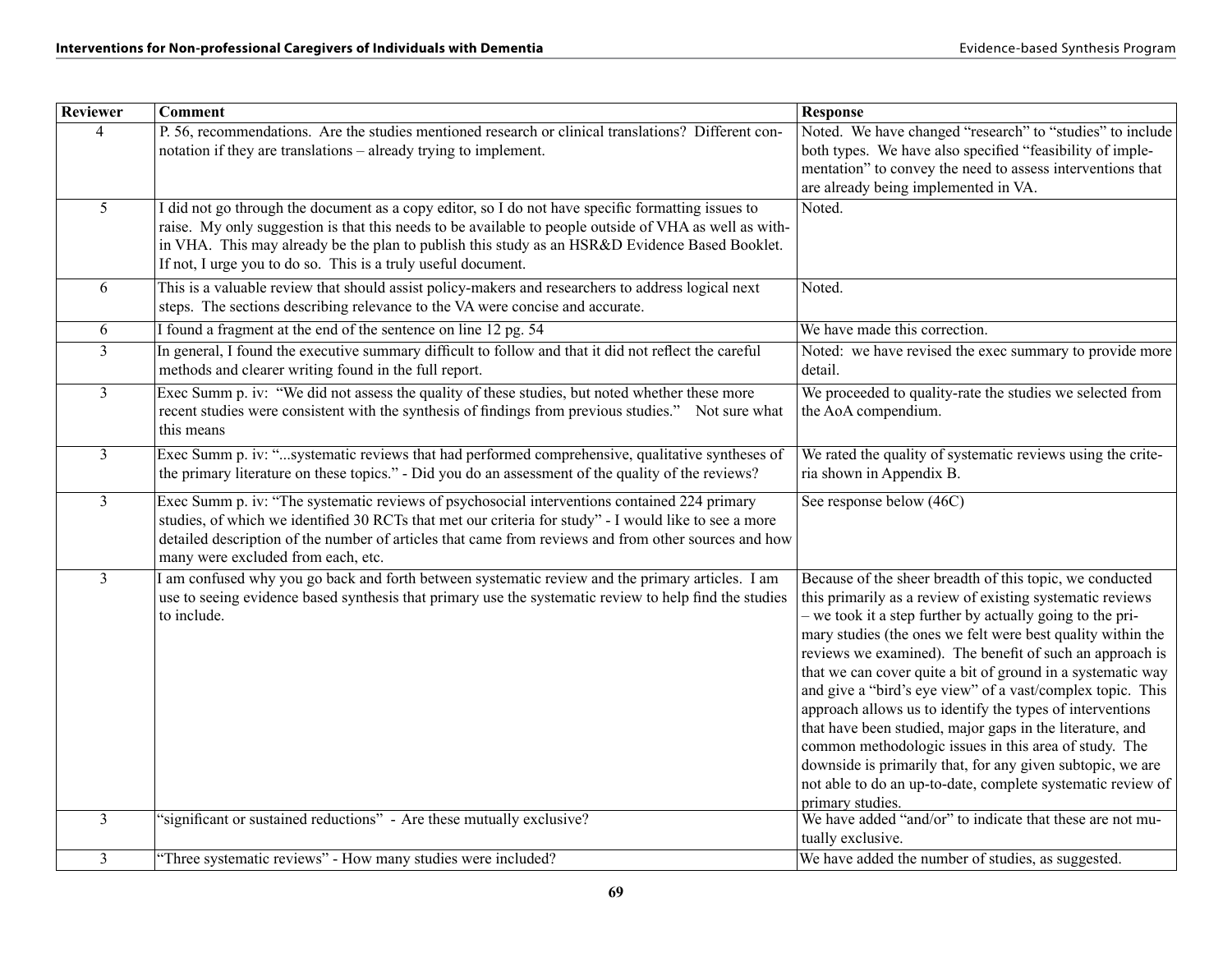| Reviewer       | <b>Comment</b>                                                                                                                                                                                                                                                                                                                                                                                                                                                                                                                                                     | <b>Response</b>                                                                                                                                                                                                                                                                                                                                                                                                                                                |
|----------------|--------------------------------------------------------------------------------------------------------------------------------------------------------------------------------------------------------------------------------------------------------------------------------------------------------------------------------------------------------------------------------------------------------------------------------------------------------------------------------------------------------------------------------------------------------------------|----------------------------------------------------------------------------------------------------------------------------------------------------------------------------------------------------------------------------------------------------------------------------------------------------------------------------------------------------------------------------------------------------------------------------------------------------------------|
| 3              | Exec Summ, p. v: that aimed to increase patient safety and reduce CG stress including ???                                                                                                                                                                                                                                                                                                                                                                                                                                                                          | We have made this correction.                                                                                                                                                                                                                                                                                                                                                                                                                                  |
| $\overline{3}$ | Exec Summ p. vi: "Implementation of exercise interventions within the VA setting might be feasible<br>as an outpatient group or possibly through the Home-Based Primary Care program." - These sum-<br>mary statements are not consistently used in each section.                                                                                                                                                                                                                                                                                                  | We have removed the sections on feasibility from the Re-<br>sults sections, and added a brief section on feasibility and<br>implementation in the Discussion.                                                                                                                                                                                                                                                                                                  |
| $\mathfrak{Z}$ | Exec Summ p. vi: "Studies in which BMT for the CG was augmented by CG self-care instruction" -<br>How many studies?                                                                                                                                                                                                                                                                                                                                                                                                                                                | We have clarified the number of studies, as suggested.                                                                                                                                                                                                                                                                                                                                                                                                         |
| $\mathfrak{Z}$ | Exec Summ p. vi: "The VA has provided an important training avenue for geropsychology" - Be<br>clearer about what this means.                                                                                                                                                                                                                                                                                                                                                                                                                                      | We have removed the statements on feasibility from most<br>sections, and this wording was removed in the process.                                                                                                                                                                                                                                                                                                                                              |
| $\overline{3}$ | Exec Summ p. vii: "Individualized training programs are feasible within the VA, although they<br>would require more resources of staff to evaluate the dyad and generate a tailored program. Physical<br>and occupational therapists and psychologists could appropriately deliver this kind of intervention."<br>- What criteria is used to come to these conclusions? Feasibility determined by? What resources<br>would be needed? You say that PT, OT and psychologist could deliver the interventions, but is this<br>how they were delivered in the studies? | We have removed the sections on feasibility from the Re-<br>sults sections. We have added a discussion on the consid-<br>erations of feasibility and implementation of interventions<br>in VA to the Discussion section, with substantial reword-<br>ing.                                                                                                                                                                                                      |
| $\overline{3}$ | Exec Summ p. viii: "A recently completed 6-month implementation study of the REACH VA inter-<br>vention found positive effects on CG burden and CR problem behaviors, and appears to be feasible<br>and low-cost in VA settings." - I would argue that it is not truly low cost. It is delivered by psycholo-<br>gists over multiple in home sessions.                                                                                                                                                                                                             | We have removed "low-cost" from this statement, as<br>suggested. Because individualized, resource-intensive<br>interventions appear to be more effective, in the report we<br>discuss the need to determine the cost-benefit of interven-<br>tions that would be widely implemented in VA.                                                                                                                                                                     |
| $\mathfrak{Z}$ | Exec Summ p. viii: "systematic review of respite care" - # of studies?                                                                                                                                                                                                                                                                                                                                                                                                                                                                                             | We have specified the number of studies, as suggested.                                                                                                                                                                                                                                                                                                                                                                                                         |
| $\overline{3}$ | Methods, data abstraction: "and how frequently the study was included in systematic reviews." -<br>What is the relevance of this?                                                                                                                                                                                                                                                                                                                                                                                                                                  | The DSC had originally wondered whether there studies<br>were widely cited but not very good evidence. We there-<br>fore sought to determine whether there were any studies<br>that were widely known but were poor quality, and we<br>mention this in the Discussion. We removed the data on<br>how frequently studies were cited by other SRs from the<br>tables, however, as we agree that this information is not<br>obviously relevant within the tables. |
| $\overline{3}$ | Methods, data synthesis: We compiled a qualitative synthesis of the evidence on specific forms of<br>therapy" - I understand what you mean by this, but I would like to know more about what went into<br>the qualitative synthesis. Was this done by expert panel?                                                                                                                                                                                                                                                                                                | By this we mean that we compiled a descriptive synthesis<br>of the evidence, as opposed to a quantitative synthesis that<br>would combine numeric data from studies (e.g. meta-<br>analysis). The synthesis of findings was conducted by the<br>authors of the report, rather than the expert panel.                                                                                                                                                           |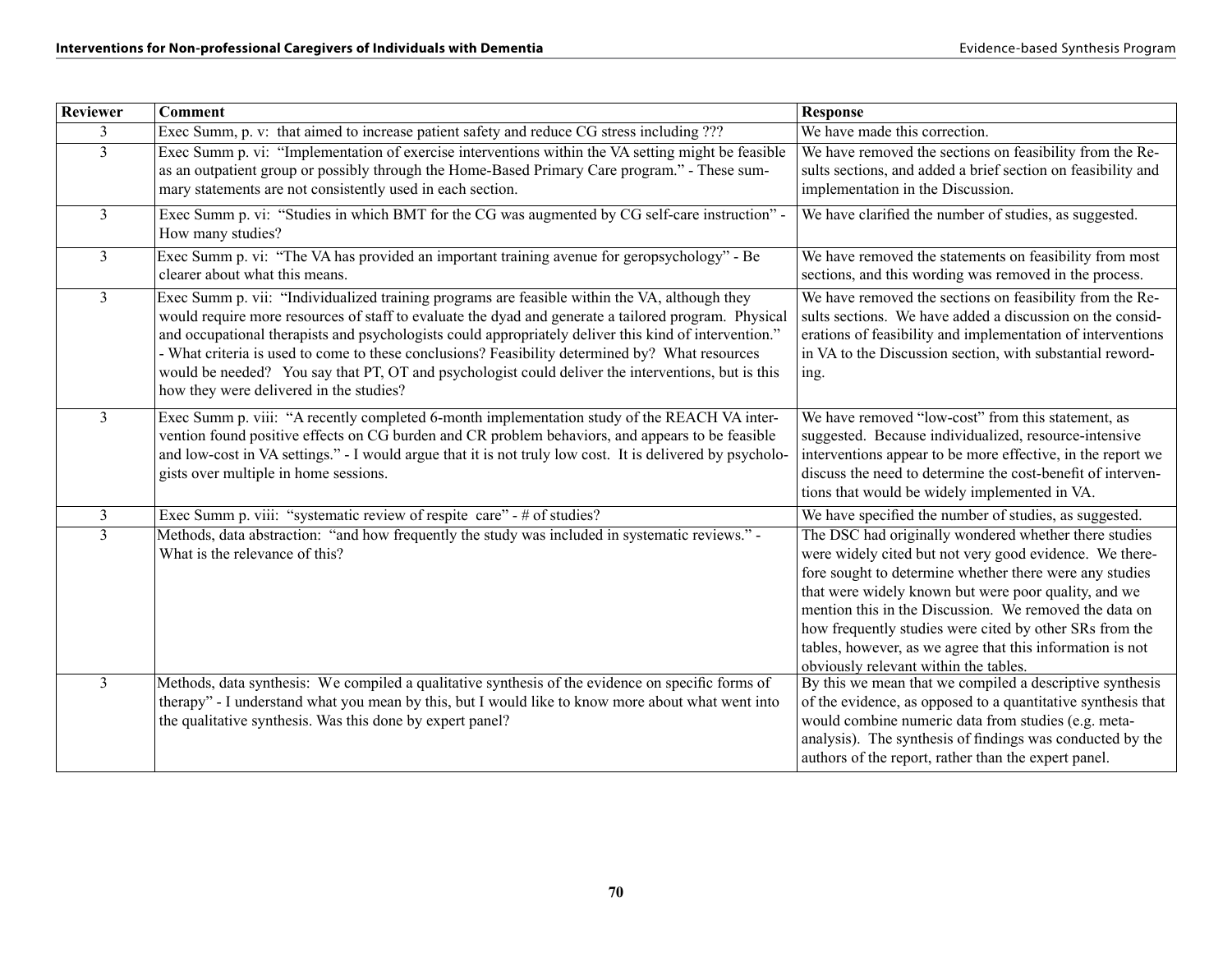| Reviewer       | <b>Comment</b>                                                                                                                                                                                                                                                                                                                                                                                                                                                                                                                                                                                                                                                                                                                                                                                                                                                                                                                                                                                                                                        | <b>Response</b>                                                                                                                                                                                                                                                                                                                                                                                                                                                                                                                            |
|----------------|-------------------------------------------------------------------------------------------------------------------------------------------------------------------------------------------------------------------------------------------------------------------------------------------------------------------------------------------------------------------------------------------------------------------------------------------------------------------------------------------------------------------------------------------------------------------------------------------------------------------------------------------------------------------------------------------------------------------------------------------------------------------------------------------------------------------------------------------------------------------------------------------------------------------------------------------------------------------------------------------------------------------------------------------------------|--------------------------------------------------------------------------------------------------------------------------------------------------------------------------------------------------------------------------------------------------------------------------------------------------------------------------------------------------------------------------------------------------------------------------------------------------------------------------------------------------------------------------------------------|
| $\mathcal{E}$  | Recent/ongoing research: "A 6-month feasibility study of implementing the REACH VA interven-<br>tion among 24 HBPC programs in the VHA system found decreases in CG burden, depression, and<br>time spent in caregiving; as well as decreases in CR behavior problems. REACH VA is based on the<br>NIA/NINR funded REACH II study, and provides CG support and skills training in safety, behavior<br>management, and self-care via 12 in-home and telephone sessions, and 5 telephone support group<br>sessions. The analysis found that the VHA costs of delivering the full intervention would be \$2.93<br>per day over 6 months, and that satisfaction and perception of benefit from the intervention were high<br>among both staff and CGs."<br>Yes, but provided to a small number of HBPC patients by psychologists. Each HBPC psychologist<br>saw a limited number of patients. It is not clear that VA current number of HBPC psychologists or<br>other VA psychologist would have capacity to deliver this intervention to many patients. | We agree and have emphasized that although individual-<br>ized, resource-intensive interventions appear to be more<br>effective, the need to determine the cost-benefit of inter-<br>ventions that would be widely implemented in VA.<br>Noted.                                                                                                                                                                                                                                                                                            |
| $\overline{3}$ | I like how the discussion is written much more than how the Executive Summary is currently written.                                                                                                                                                                                                                                                                                                                                                                                                                                                                                                                                                                                                                                                                                                                                                                                                                                                                                                                                                   |                                                                                                                                                                                                                                                                                                                                                                                                                                                                                                                                            |
| $\mathbf{1}$   | Methods - "We also examined recently published studies, found in a compendium compiled by the<br>Administration on Aging's Alzheimer's Disease Supportive Services Program, that were not captured<br>in previous systematic reviews. We did not assess the quality of these studies." - Why not?                                                                                                                                                                                                                                                                                                                                                                                                                                                                                                                                                                                                                                                                                                                                                     | We did not formally "include" the AoA compendium<br>because it was not a systematic review in the traditional<br>sense, so we could not quality rate it. However, it was a<br>very valuable resource as it has an up-to-date bibliogra-<br>phy. Our approach was to use it as an adjunct – we looked<br>through the compendium for more recent studies that may<br>have had a substantial impact on the body of evidence (e.g.<br>larger RCTs). We proceeded to quality-rate the studies we<br>selected from the AoA for the final report. |
| $\mathbf{1}$   | Exec summary, Future research recommendations: "Respite care is already implemented in skilled<br>care settings in the VA" Why limit your comments to skilled care settings? VA offers respite in<br>non-institutional settings, including home, as well as institutional (VHA Handbook 1140.02 Respite<br>Care, Nov. 10, 2008).<br>Respite care: "we excluded in-home respite and host-family respite care"<br>Why exclude these? We're interested in non-institutional interventions as well as institutional. VA<br>offers non-institutional respite care, including in-home respite services. See VHA Handbook 1140.02<br>Respite Care Nov. 10, 2008.                                                                                                                                                                                                                                                                                                                                                                                             | We have made this correction and have added a section on<br>in-home respite care.                                                                                                                                                                                                                                                                                                                                                                                                                                                          |
| 1              | Wherever possible, suggest you use "individual with dementia" rather than "dementia patient"; Sug-<br>gest you use "Individual with Dementia" or "Care Recipient (CR)" instead of patient                                                                                                                                                                                                                                                                                                                                                                                                                                                                                                                                                                                                                                                                                                                                                                                                                                                             | Done.                                                                                                                                                                                                                                                                                                                                                                                                                                                                                                                                      |
| $\mathbf{1}$   | Page 9 - ICT interventions: Add reference for REACH study                                                                                                                                                                                                                                                                                                                                                                                                                                                                                                                                                                                                                                                                                                                                                                                                                                                                                                                                                                                             | Done.                                                                                                                                                                                                                                                                                                                                                                                                                                                                                                                                      |
| $\mathbf{1}$   | p. 10 "allocation concealment" - Explain this item                                                                                                                                                                                                                                                                                                                                                                                                                                                                                                                                                                                                                                                                                                                                                                                                                                                                                                                                                                                                    | We have reworded "inadequate allocation concealment" to<br>read "potential for selection bias."                                                                                                                                                                                                                                                                                                                                                                                                                                            |
| 1              | Respite care: "3) Respite programs – offer CGs, and CRs, a chance of combining together different<br>forms of respite care and short breaks<br>4) Multi-dimensional CG-support packages – provide a range of services to CGs and CRs, including<br>a respite or short-break option"<br>Difference between these 2 categories is not entirely clear.                                                                                                                                                                                                                                                                                                                                                                                                                                                                                                                                                                                                                                                                                                   | We have deleted these sections in order to condense the<br>respite care section to represent interventions that are most<br>applicable to VA.                                                                                                                                                                                                                                                                                                                                                                                              |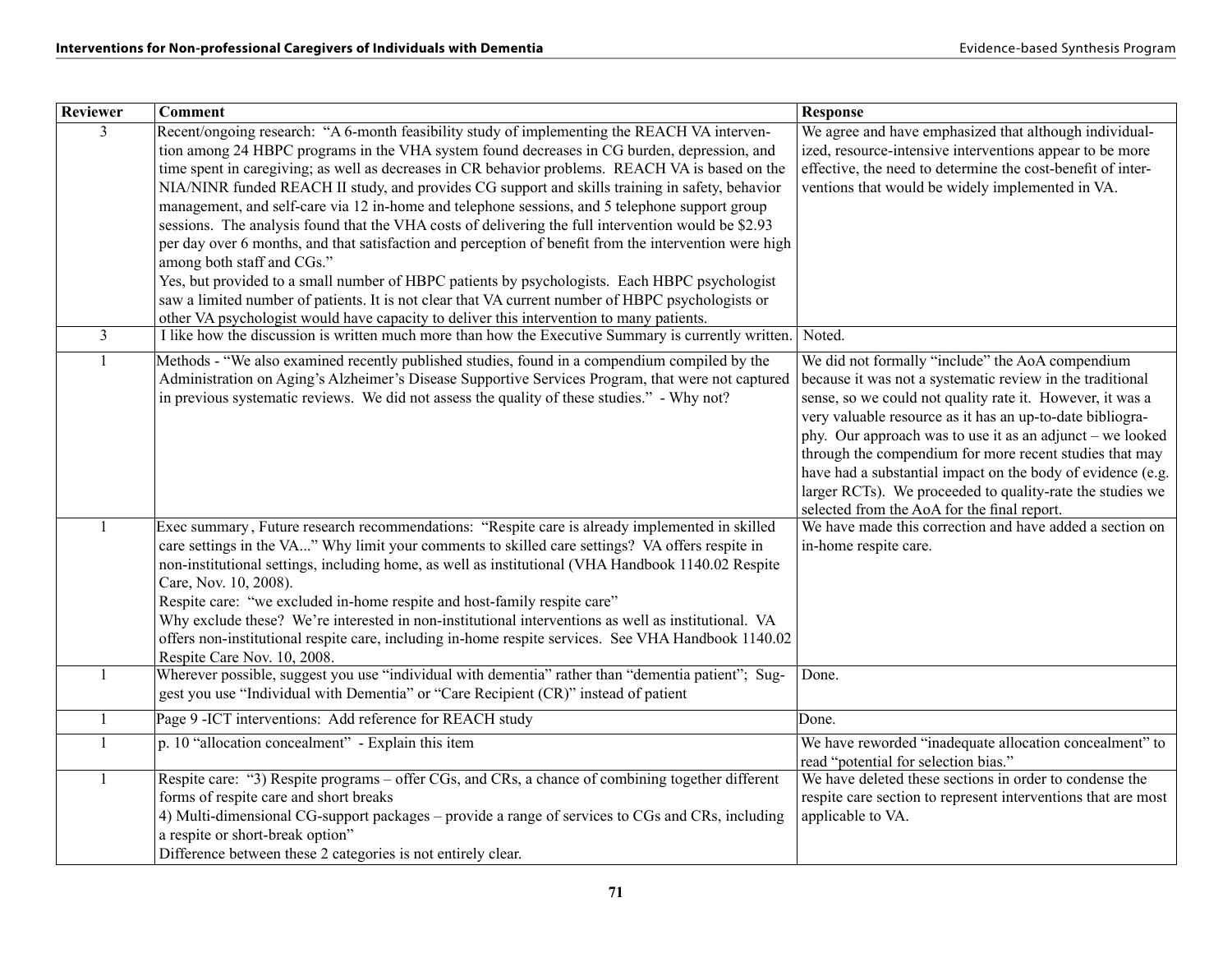| Reviewer     | <b>Comment</b>                                                                                                                                                                                                | <b>Response</b>                                                                                                          |
|--------------|---------------------------------------------------------------------------------------------------------------------------------------------------------------------------------------------------------------|--------------------------------------------------------------------------------------------------------------------------|
|              | Respite care, Page 14: Overall, a day treatment model is feasible within the VA, and is currently de-<br>ployed in individual VA settings with other populations (e.g. substance abuse treatment, chronically | We have removed the feasibility statements from the Re-<br>sults section and in the process, the text cited was deleted. |
|              | mentally ill). We did not find a VA-specific utilization/cost report for dementia day care, but commu-                                                                                                        |                                                                                                                          |
|              | nity hospital programs have demonstrated cost savings through dementia day care programs.14                                                                                                                   |                                                                                                                          |
|              | Are you including VA's Adult Day Health Care in this discussion of "day treatment model"? Seems                                                                                                               |                                                                                                                          |
|              | like it should be mentioned. See VHA Handbook 1141.03 Adult Day Health Care, Sept. 29, 2009.                                                                                                                  |                                                                                                                          |
|              | There was a VA HSR&D evaluation of the ADHC program in the distant past, I believe – not demen-<br>tia-specific, but of the program as a whole.                                                               |                                                                                                                          |
| 1            | Respite Care – Institutional/overnight Services "This model appears suitable for a VA setting, "                                                                                                              | We have made this correction.                                                                                            |
|              | This is already an option in VA.                                                                                                                                                                              |                                                                                                                          |
| $\mathbf{1}$ | "Respite Care - Programs Offering a Variety of Respite Services and Short Breaks"                                                                                                                             | We have added a description of the multi-dimensional CG                                                                  |
|              | Not entirely clear how this group differs from those in the next section.                                                                                                                                     | support packages that distinguishes those interventions                                                                  |
|              |                                                                                                                                                                                                               | from respite services alone.                                                                                             |
| $\mathbf{1}$ | 'Respite programs provide a variety of forms of respite to accommodate the needs and preferences of                                                                                                           | We have added a description of the different respite pro-                                                                |
|              | the CG and CR."<br>Can you describe the range of services/studies a little more? Not sure what this group actually in-                                                                                        | grams offered in the included studies.                                                                                   |
|              | cludes.                                                                                                                                                                                                       |                                                                                                                          |
| $\mathbf{1}$ | "A respite care model is feasible and already in place in the VA, with admission of eligible patients to                                                                                                      | We have removed the sections on feasibility from the                                                                     |
|              | skilled nursing or Community Living Center units for respite stays of approximately one week."                                                                                                                | Results sections and in the process, this sentence was                                                                   |
|              | VA CLCs are skilled nursing, so "or" seems wrong here; can you clarify meaning or wording?                                                                                                                    | eliminated.                                                                                                              |
| $\mathbf{1}$ | "Respite Care – Multi-dimensional CG Support Packages                                                                                                                                                         | We have added the description of the range of services                                                                   |
|              | The NHS report identified 4 studies in which a range of services was provided, including a respite or<br>short-break option."                                                                                 | provided by the NHS report.                                                                                              |
|              | Can you describe the range of services/studies a little more? Not sure what this group actually includes.                                                                                                     |                                                                                                                          |
| $\mathbf{1}$ | Respite Care - Multi-dimensional CG Support Packages: "This program would require more spe-                                                                                                                   | We have deleted this section and condensed the respite care                                                              |
|              | cialized resources within the VA system, and does not appear to have a clear advantage in long-term                                                                                                           | section to represent interventions that are most applicable                                                              |
|              | outcome over basic respite care."                                                                                                                                                                             | to VA.                                                                                                                   |
|              | What do you mean by "this program"? You have not described a specific program.                                                                                                                                |                                                                                                                          |
| $\mathbf{1}$ | 'Psychosocial Interventions – Exercise Training: Two studies evaluated exercise training (Table 1).                                                                                                           | We have clarified this, as suggested, in the tables and text.                                                            |
|              | In one study, CGs participated in an exercise training program that successfully cultivated adherence                                                                                                         |                                                                                                                          |
|              | to regular exercise participation"                                                                                                                                                                            |                                                                                                                          |
|              | Is this exercise by CR or CG?<br>Psychosocial Interventions - Case Management:                                                                                                                                |                                                                                                                          |
| $\mathbf{1}$ | Can you take a look at the following two studies and see if they fit this or one of the other categories                                                                                                      | We have added the suggested studies to the case manage-<br>ment section.                                                 |
|              | of studies you are reviewing? These are multi-component care management models that may have                                                                                                                  |                                                                                                                          |
|              | effects on CG and CR. Callahan, Boustani, et al., 2006, JAMA 295(18);2148-57. Vickrey et al.,                                                                                                                 |                                                                                                                          |
|              | 2006, Ann Intern Med 145:713-26.                                                                                                                                                                              |                                                                                                                          |